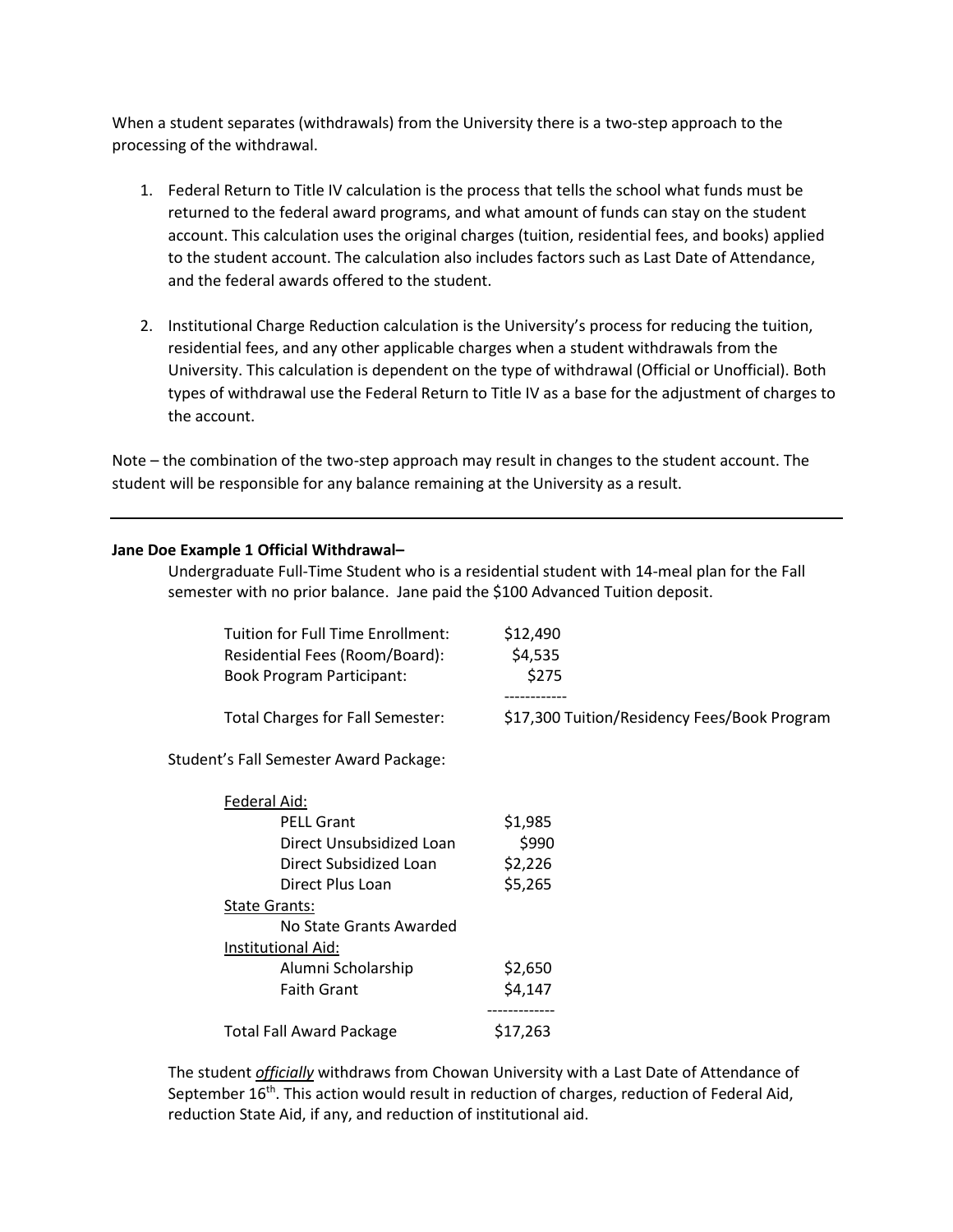There are 107 days in the fall semester. Jane has completed 26 days. The required Return to Title IV (withdrawal) calculation for federal aid programs is:

**Earned Time** - # of days completed by the student / # of days in the semester 26 days /107 days = 24.3% earned **Unearned Time** – 100% – earned time (24.3%) = 75.7% (rate that federal aid is returned)

It is Chowan's policy - for *official withdrawals* - to perform an Institutional Charge Reduction on Jane's account using the unearned rate according to the federal calculation (75.5%).

Jane's adjusted Student Account for Fall Semester:

| Tuition for Full Time Enrollment:         | \$3,035                                     |
|-------------------------------------------|---------------------------------------------|
| Residential Fees (Room/Board):            | \$1,102                                     |
| Book Program Participant:                 | \$67                                        |
|                                           |                                             |
| <b>Revised Charges for Fall Semester:</b> | \$4,204 Tuition/Residency Fees/Book Program |

Jane's Financial Aid Award package is also reduced by the unearned time.

| Federal Aid:               |         |
|----------------------------|---------|
| <b>PELL Grant</b>          | \$1,985 |
| Direct Unsubsidized Loan   | \$0     |
| Direct Subsidized Loan     | \$0     |
| Direct Plus Loan           | \$558   |
| Institutional Aid:         |         |
| Alumni Scholarship         | \$644   |
| <b>Faith Grant</b>         | \$1,008 |
|                            |         |
| Revised Fall Award Package | 54,195  |

Jane's Institutional Charge Reduction, and Return to Title IV calculations would result in the revised Statement of Account:

| <b>Revised Charges</b>          | \$4,204                                                     |
|---------------------------------|-------------------------------------------------------------|
| <b>Advanced Tuition Deposit</b> | \$100<br>$\overline{\phantom{a}}$                           |
| <b>Revised Financial Aid</b>    | $-$ \$4,195                                                 |
| <b>Prior Account Balance</b>    | $$91*$<br>\$0                                               |
|                                 | \$91 Balance Due to the Student<br>$\overline{\phantom{a}}$ |

(\* Subject to any prior account balances before the current term.)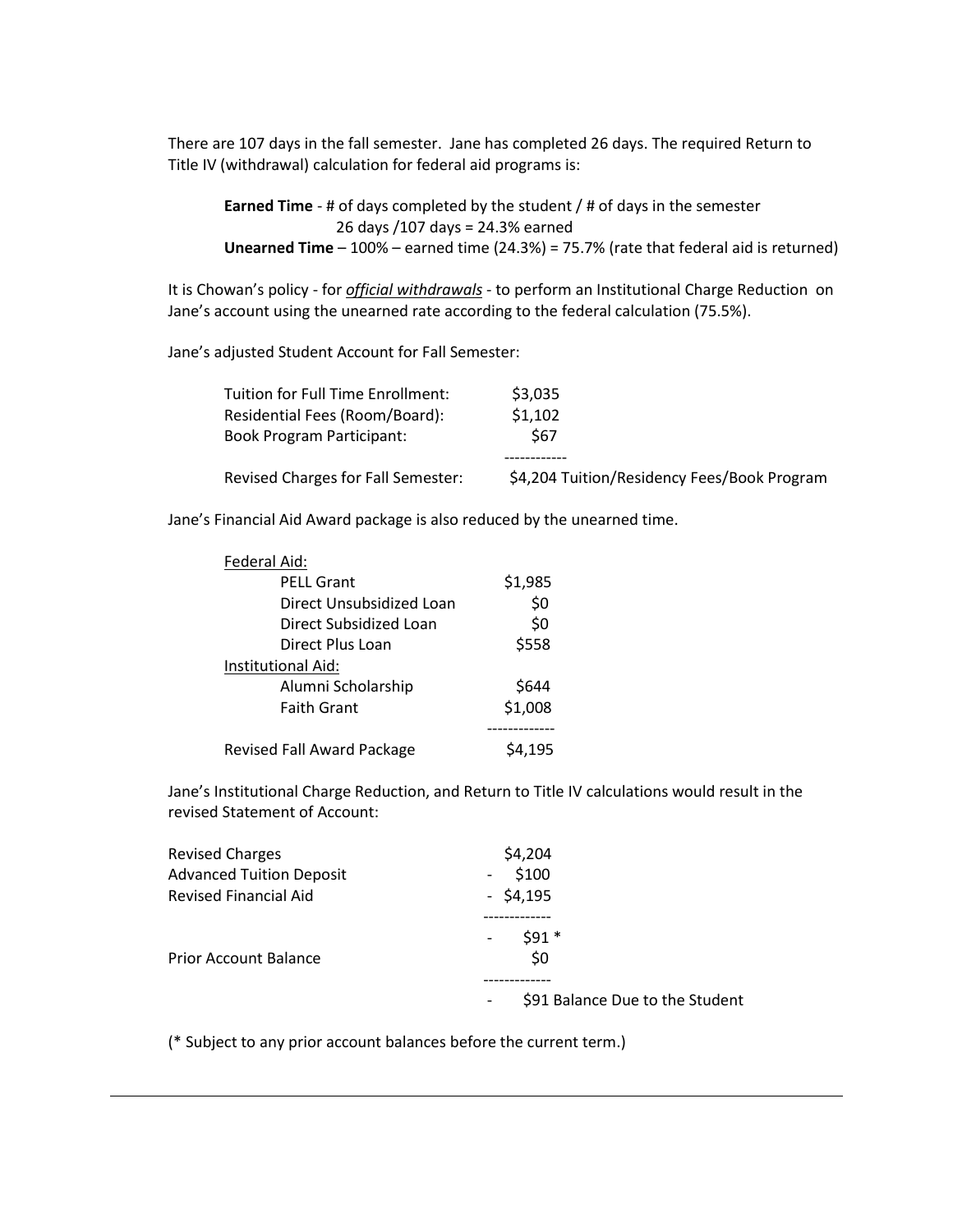## **Billy Doe Example 2 Unofficial Withdrawal–**

Undergraduate Full-Time Student who is a residential student with 14-meal plan for the Fall semester with a prior account balance of \$1,000.

| Tuition for Full Time Enrollment:<br>Residential Fees (Room/Board):<br><b>Book Program Participant:</b><br>Total Charges for Fall Semester: | \$12,490<br>\$4,535<br>\$275<br>\$17,300 Tuition/Residency Fees/Book Program |
|---------------------------------------------------------------------------------------------------------------------------------------------|------------------------------------------------------------------------------|
| Student's Fall Semester Award Package:                                                                                                      |                                                                              |
| Federal:                                                                                                                                    |                                                                              |
| <b>PELL Grant</b>                                                                                                                           | \$935                                                                        |
| Direct Unsubsidized Loan                                                                                                                    | \$990                                                                        |
| Direct Subsidized Loan                                                                                                                      | \$2,226                                                                      |
| Direct Plus Loan                                                                                                                            | \$7,395                                                                      |
| Institutional Aid:                                                                                                                          |                                                                              |
| Alumni Scholarship                                                                                                                          | \$2,650                                                                      |
| <b>Trustee Grant</b>                                                                                                                        | \$500                                                                        |
| <b>Faith Grant</b>                                                                                                                          | \$2,963                                                                      |
| <b>Total Fall Award Package</b>                                                                                                             | \$17,659                                                                     |

The student *unofficially* withdraws from Chowan University with a Last Date of Attendance of October 13<sup>th</sup>. This action would result in reduction of charges, reduction of Federal Aid, reduction State Aid, if any, and reduction of institutional aid.

There are 107 days in the fall semester. Billy has completed 53 days. The required Return to Title IV (withdrawal) calculation for federal aid programs is:

**Earned Time** - # of days completed by the student / # of days in the semester 54 days /107 days = 50.5% earned **Unearned Time** – 100% – earned time (50.5%) = 49.5% (rate that federal aid is returned)

It is Chowan's policy - for *unofficial withdrawals* - to reduce the charges applied to Billy's account by 75% less than the unearned rate according to the federal calculation (37.1%).

Billy's adjusted Student Account:

| Tuition for Full Time Enrollment:         | \$7,856                                      |
|-------------------------------------------|----------------------------------------------|
| Residential Fees (Room/Board):            | \$2,853                                      |
| <b>Book Program Participant:</b>          | \$173                                        |
|                                           |                                              |
| <b>Revised Charges for Fall Semester:</b> | \$10,882 Tuition/Residency Fees/Book Program |

Billy's Financial Aid Award package has to be reduced as well. The federal funds are reduced by the by the unearned time according to the Return to Title IV calculation. The Institutional awards are reduced by the rate for unofficial withdrawals (37.1%).